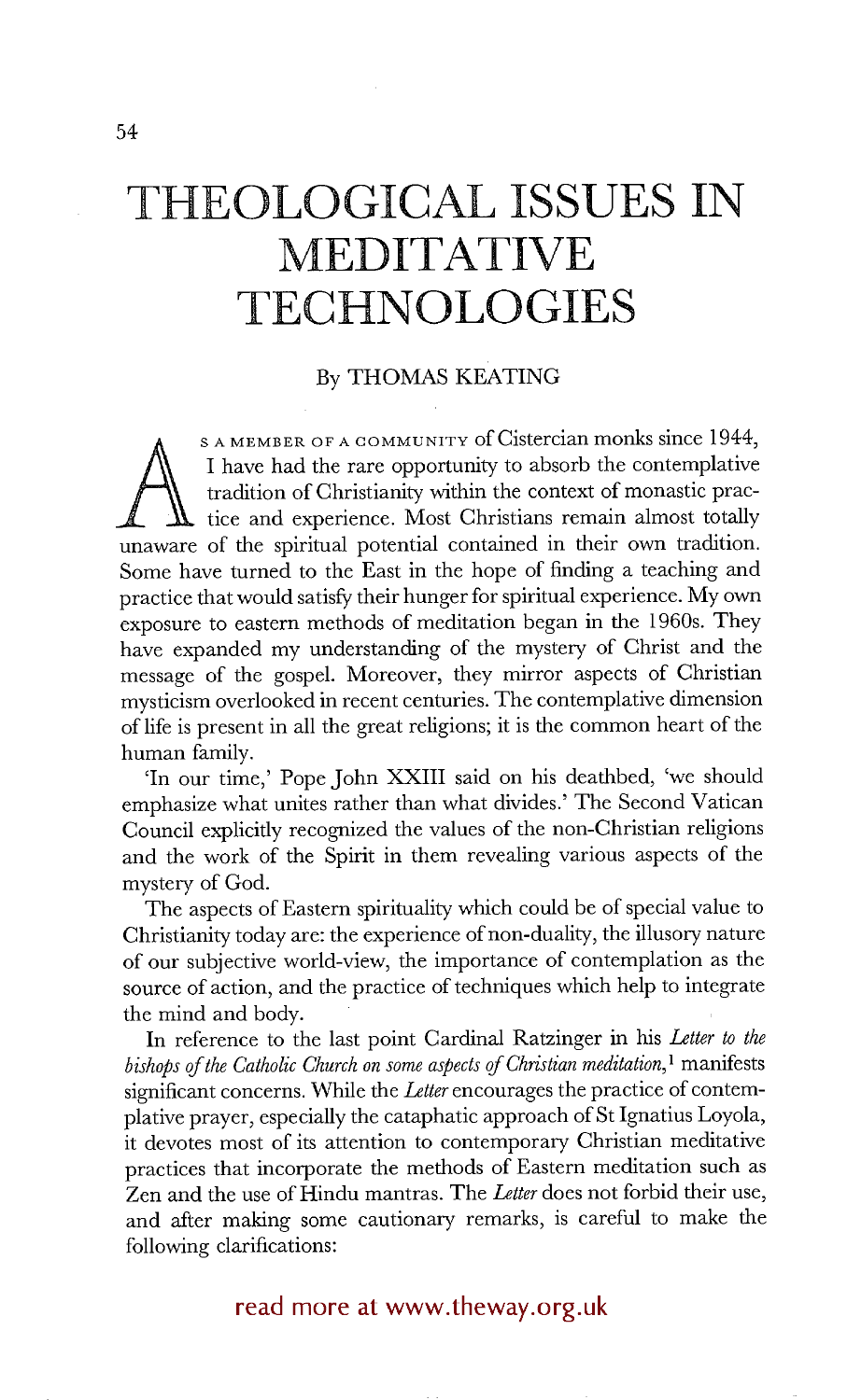That does not mean that the genuine practices of meditation which come from the Christian East and from the great non-Christian religions. , . cannot constitute a suitable means of helping the person who prays to come before God with an interior peace even in the midst of external pressures. (# 28)

If I understand the *Letter* correctly its primary concern is the integration of such techniques into the Christian faith. Catholics will be in a better position to accomplish this task if they first rediscover the forgotten richness of contemplative Christianity in both its cataphatic and apophatic manifestations. The transcendent as well as the immanent dimension of the Trinity must be recovered from ancient and medieval Christian sources. In the Middle Ages, *lectio divina* as a meditative practice was the way in which these two streams of contemplation were harmoniously integrated, especially by the Cistercian Fathers and the extraordinary women of their tradition.<sup>2</sup>

In our day many Christians have turned to the Eastern religions because the experience of the transcendent is lacking in the various denominations in which they were raised. Many have also turned away from their churches because an overly strict interpretation of their moral teachings was foisted upon them at an age when they were too young to understand them or to harmonize them with a barely established trust and love of God. As a result, words associated with the Christian religion, like 'sin' and 'salvation', have overtones that they cannot endure. From among these two categories of alienated Christians, significant numbers have been instructed in Eastern meditative techniques that have done them a lot of good. The technique succeeded in interesting them initially because it was presented in terminology against which they were not in reaction. At some point, however, as a result of the more disciplined life which these techniques inspired, they were sufficiently open to spiritual values to feel an attraction to return to the faith of their childhood. If somebody could show them how the spiritual experience they found in their Eastern method of meditation corresponds to experiences that are also normal for devoted Christians, this would give them the needed encouragement to consider continuing their spiritual journey in the framework of their early religious training.

A brief report of an actual experience of an ongoing interreligious dialogue might be helpful at this point. In 1984 I invited a group of spiritual teachers from a variety of the world religions - Buddhist, Tibetan Buddhist, Hindu, Jewish, Islamic, Native American, Russian Orthodox, Protestant and Roman Catholic - to gather at St Benedict's Monastery, Snowmass, Colorado, to meditate together in silence and to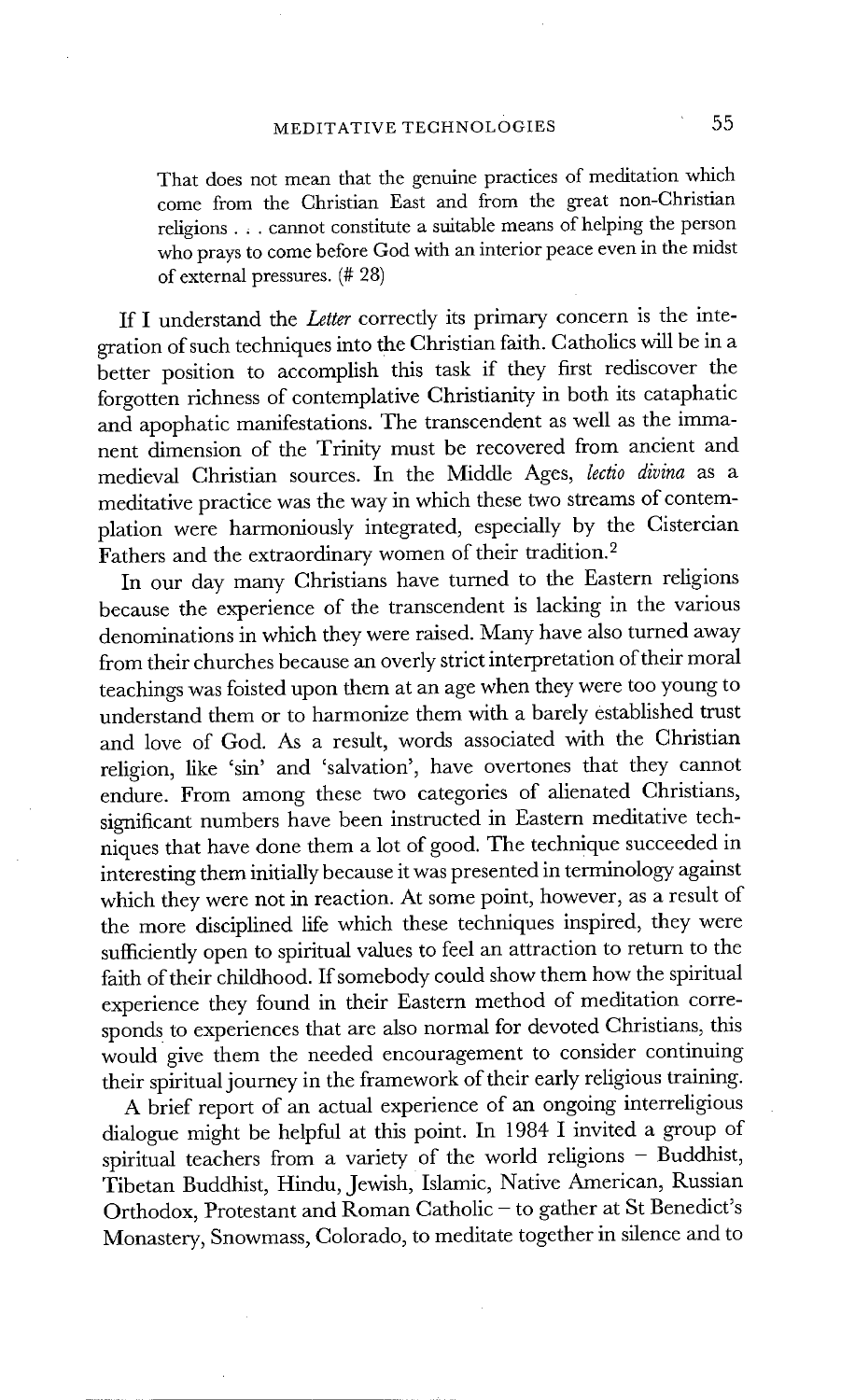share our personal spiritual journeys, especially those elements in our respective traditions that have proved most helpful to us along the way. We kept no record and published no papers. As our trust and friendship grew, we felt moved to investigate various points that we seemed to agree on. The original points of agreement were worked over during the course of subsequent meetings as we continued to meet for a week or so each year. Our most recent list consisted of the following eight points:

- 1. The world religions bear witness to the experience of Ultimate Reality to which they give various names: Brahman, Allah, Absolute, God, Great Spirit.
- 2 Ultimate Reality cannot be limited by any name or concept.
- 3 Ultimate Reality is the ground of infinite potentiality and actualization.
- 4 Faith is opening, accepting and responding to Ultimate Reality. Faith in this sense precedes every belief system.
- 5 The potential for human wholeness or in other frames of reference, enlightenment, salvation, transformation, blessedness,  $nirvana - is present in every human person.$
- 6 Ultimate Reality may be experienced not only through religious practices but also through nature, art, human relationships, and service of others.
- 7 As long as the human condition is experienced as separate from Ultimate Reality, it is subject to ignorance and illusion, weakness and suffering.
- 8 Disciplined practice is essential to the spiritual life; yet spritual attainment is not the result of one's own efforts, but the result of the experience of oneness with Ultimate Reality.

At the annual Conference in May, 1986, we came up with additional points of agreement of a practical nature:

- I. Some examples of disciplined practice, common to us all:
	- 1. Practice of compassion
	- 2. Service to others
	- 3. Practising moral precepts and virtues
	- 4. Training in meditation techniques and regularity of practice
	- 5. Attention to diet and exercise
	- 6. Fasting and abstinence
	- 7. The use of music and chanting and sacred symbols
	- g. Practice in awareness (recollection, mindfulness) and living in the present moment
	- 9. Pilgrimage
	- 10. Study of scriptural texts and scriptures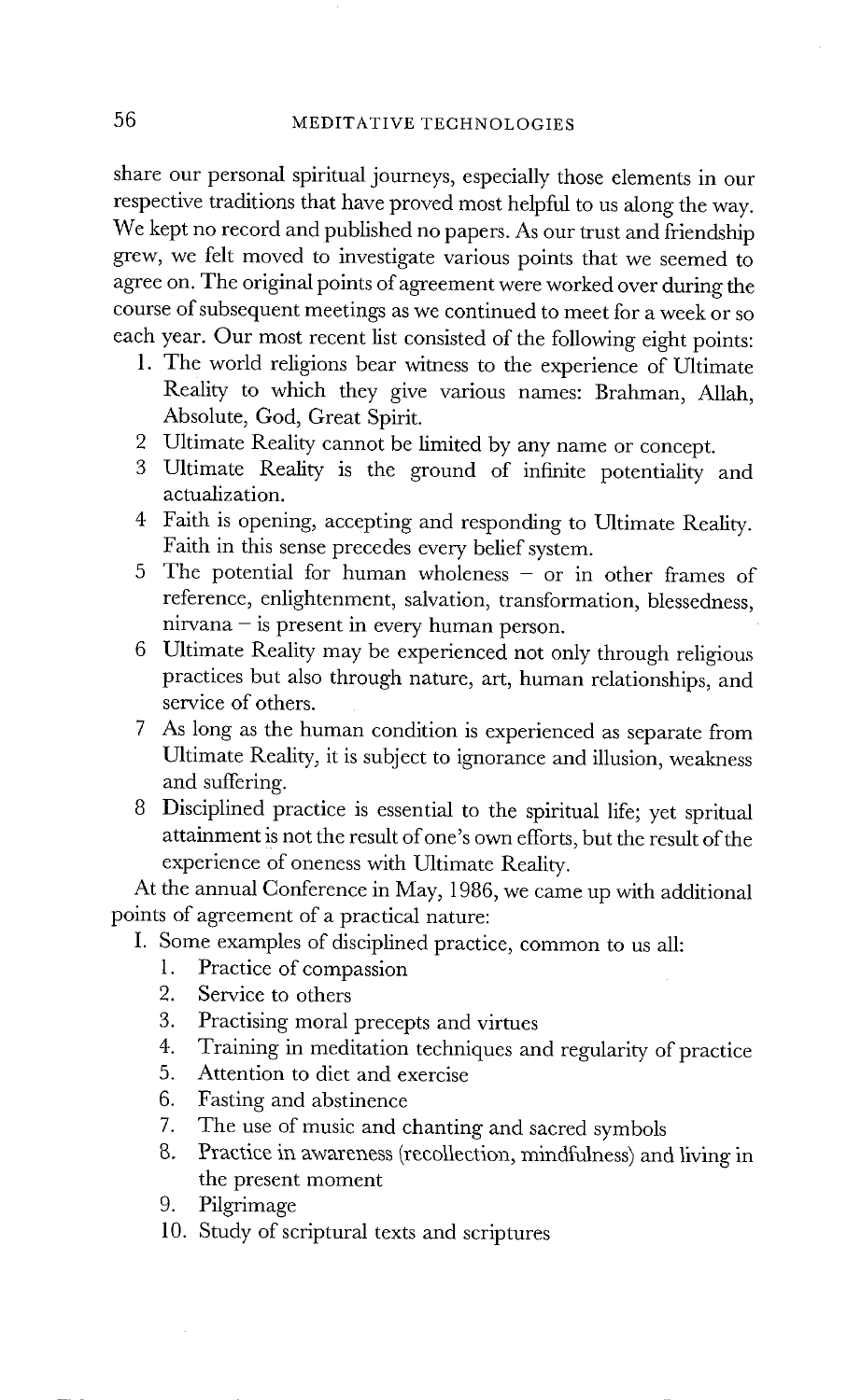And in some traditions:

11. Relationship with a qualified teacher

12. Repetition of sacred words (mantra, japa)

13. Observing periods of silence and solitude

14. Movement and dance

15. Formative community

II. It is essential to extend our formal practice of awareness into all the aspects of our life.

III. Humility, gratitude, and a sense of humour are indispensable in the spiritual life.

IV. Prayer is communion with Ultimate Reality, whether it is regarded as personal, imperonal, or beyond them both.

We were surprised and delighted to find so many points of similarity and convergence in our respective paths. Like most people of our time, we originally expected that we would find practically nothing in common. In the years that followed we spontaneously and somewhat hesitatingly began to take a closer look at certain points of disagreement. These became our main focus of attention. We found that discussing our points of disagreement increased the bonding of the group even more than discovering our points of agreement. We became more honest in stating frankly what we believed and why, without at the same time making any effort to convince others of our own position. We simply presented our understanding as a gift to the group. It is possible, as we continue to meet, that we may some day move beyond this stage of dialogue and discover an ultimate convergence that transcends our present insights. In any case, the fundamental differences that we discovered in our respective spiritual paths will be the focus of the rest of this paper.

When a Christian tries to extract one of the physical or psychological disciplines from an Eastern spiritual tradition and introduces it into his own religious practice, the question might be asked: 'Can one graft a branch from one kind of fruit tree onto the trunk of another and expect to produce the same fruit as the old trunk?' Biologically, the branch that is grafted onto the old trunk will continue to bear the fruit of its tree of origin. What effect a graft from an Eastern spiritual tradition may have on one's growth as a Christian seems to be the primary question raised by the *Letter* of Cardinal Ratzinger.

Much work has to be done to make the similarities between the spiritualities of the East and Christianity better known to the average Christian. This will require not only an intensive study of the spiritual disciplines of other religious cultures but above all a firm grasp of our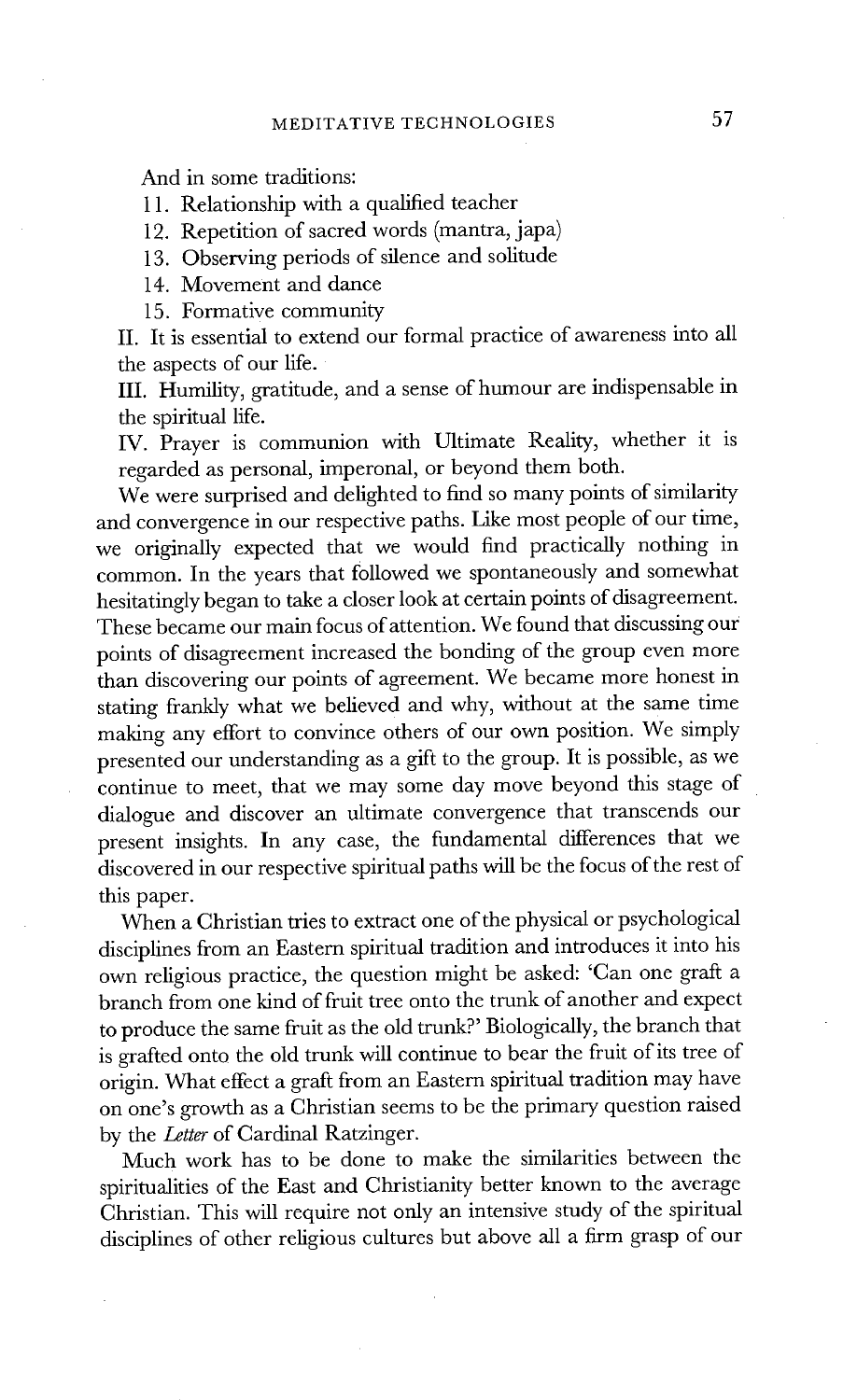own. A great deal of experience in dialogue is presupposed in order to understand correctly the terms of another religious tradition, as well as the long-range effects of a bodily discipline from one tradition on the psyche of a person coming from another. In the case of the participants in the Snowmass Ecumenical Conference, all were long-term practitioners of their respective spiritual paths to the point of embodying their respective traditions in a remarkable way. Listening to the great benefits that particular practices had brought to them opened up, for me at least, the deeper meaning of the spiritual terminology (often poorly translated) of the world religions. Academic lectures in which spiritual teachers speak to an audience but not to each other, have only a limited value in grasping the profound riches of the spiritual traditions of the world religions. To be fully understood, they need to be explained by persons who have benefited the most from them and who actually embody them in their lives. Mutual respect and friendship is the door to this level of understanding.

In the Eastern traditions divine revelation is based on the observation of how the spiritual journey unfolds experientially. The essence of the enlightenment process is referred to by the term *lineage.* Lineage is the original state of enlightenment of the founder or founders of the religion, or one of its outstanding reformers. The lineage is the passing on of the enlightenment experience by way of transmission from master to disciple. It has a broad variety of expressions in the East. In Tibetan Buddhism the tulku is believed to be the reincarnation of one of the original disciples of *Gautama Buddha.* In Zen Buddhism the master authenticates the fully enlightened experience of the disciple that then entitles him or her to teach in the name of the tradition. The actual transmission of enlightenment may be more or less advanced, depending on the enlightened state of the teacher and the readiness of the disciple.

Lineage then, is the handing on of the fullness of enlightened consciousness after the disciple has passed through the earlier stages of enlightenment. Is there anything similar in Christianity? In the recent Charismatic movement there has sprung up a phenomenon called 'resting in the Spirit', which is a communication of true spiritual experience, though not of a permanent character. It seems to be an initial mystical experience. It suspends the sense faculties just enough so that the recipient sinks to the ground and stays there more or less lengthily depending on how deep the experience is. However strong it may be, it is always temporary and subject to the flaws of beginners. Mystical experiences that come before one is prepared for them by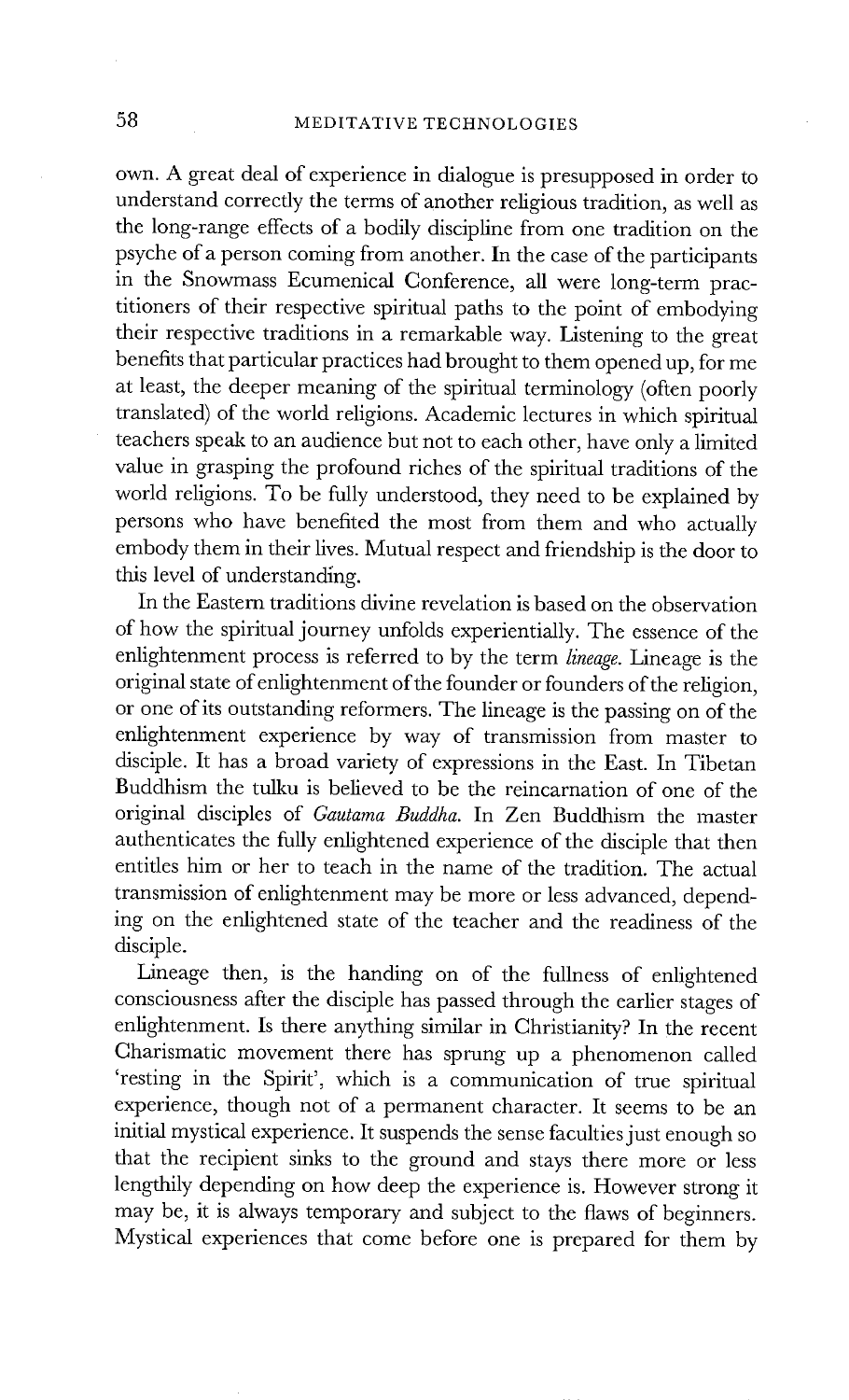preliminary disciplines tend to awaken the emotional programmes for happiness of the false self, which then transfers its instinctual desires to the spiritual plane. It is easy to get attached to the pleasant feelings of 'resting in the Spirit' or other forms of divine consolation. A few devotees may even become what might be called 'slaying-in-the-Spirit bums', going from healer to healer in order to enjoy more of the same delightful experience. This is not the purpose of divine consolation. Most mystical experiences that are dropped into one's life without preparation are really 'come-ons' or gilt-edged invitations from God to institute a serious practice of prayer and to open oneself to the contemplative dimension of the gospel.

The enlightened transmission of master to disciple in the Eastern traditions is not passed on by a spiritual master in the Christian scheme of things, but through the sacraments, especially the eucharist in which Christ transmits his consciousness of the Father, in so far as we are prepared to receive it by the practice of virtue and contemplative prayer. Contemplative prayer, in the Christian scheme of things, is our 'lineage'. It is a participation in Christ's experience of the Father, Ultimate Reality as Abba, that is, the God of infinite concern and love for every living being. The Christian lineage is the Trinitarian life unfolding within our consciousness: union with the Father through Christ, in the Spirit.

Whether or not the ultimate experience of God in this life is the same in the world religions, the spiritual paths to the experience of unity are clearly not the same. Thus the spiritual energy we invoke by way of prayer or practice is important. If we mingle the energies of two distinct traditions, that is, if we take an Eastern discipline and lift it bodily out of its conceptual and ritual background and insert it into the practice of our Christian faith, this may prove valuable in the beginning in so far as it fulfils a need we had that was missing, namely, a method of spirituality. But as we deepen our grasp of the technique, we normally require a conceptual background to understand what is happening: e.g. one's relationship with one's master, the growth of interior freedom, and in some cases the unfolding of spiritual powers in the form of specific psychic gifts.

In reference to the latter, unless the process of interior purification has laid to rest the emotional programmes for happiness, psychic powers can become the ultimate satisfaction of one's instinctual need for power, approval and security. Hence, the need to purify the unconscious is an essential teaching that belongs to all the world religions across the board. Everybody, as every religion and spiritual tradition acknowl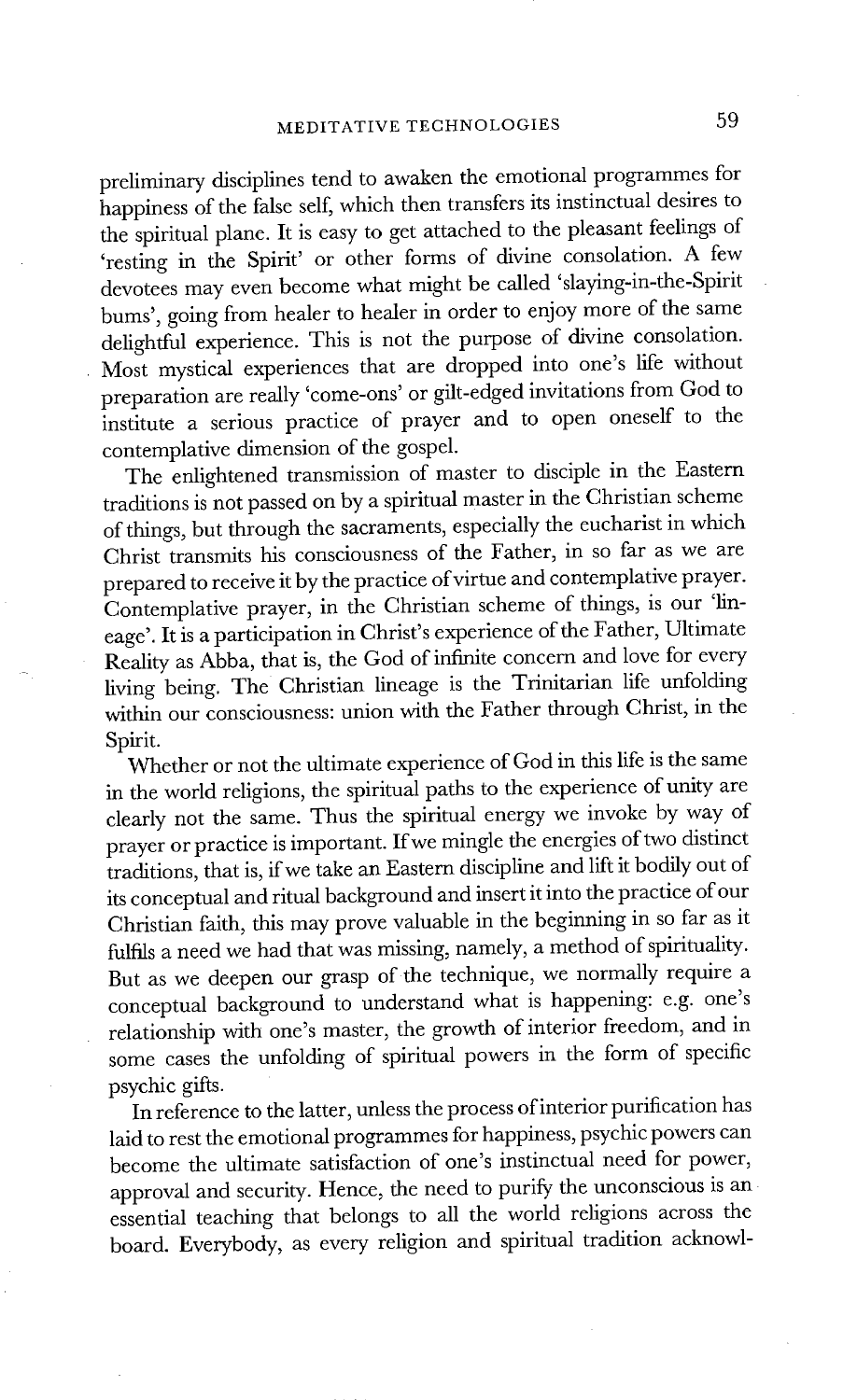edges, is afflicted with the human condition, principally the instinctual needs of early childhood that become more demanding when denied by circumstances of that tender age.

Let us suppose that through a particular Eastern practice we begin to experience a certain spiritual attainment. Unless we are thoroughly purified and the dynamics of our unconscious motivation fully unmasked, the false self can allow this attainment to go to our heads. My impression is that the awareness of this danger is not as strong in the East as in Christianity where, because of beginning the spiritual quest in a dualistic place, we recognize, at least in theory, that everything we have is God's free gift. This latter principle is very strong among the Christian mystics. They realized that everything they enjoyed, even their desire for God, was sheer gift.

The deeper one moves into any practice, the more one normally needs whatever produced and sustains it by way of ritual, theology, metaphysics and cultural attitudes. If we advance in the use of a particular Eastern practice, there is eventually and inevitably the need for an ever broader conceptual background. A clash of belief systems may arise and one may no longer be able to put the two spiritual paths together. One may have greatly benefited from a discipline from the East, but at a certain juncture, one may have to let it go if one wants to remain within the Christian perspective. We must recognize however, that there are persons who claim to live equally well in two religious world-views at the same time. They regard themselves as both Christians and Buddhists, or as Christians and Advaitic Hindus. *Abhishiktananda, 3* who struggled for many years to resolve his experience *of Advaita*  with his belief in the Trinity, is a classical example.

In our tradition Christ is the Master, the enlightened One, and the Teacher. The reason is that he has risen from the dead and now dwells in the midst of each Christian community as its living teacher. We make him present when we come together in his name. We celebrate his life, death and resurrection and our participation in them in the liturgy, especially in the eucharist. It is not enlightenment in general but *his*  enlightenment -  $his$  consciousness of the Father - that is transmitted through the eucharist. The eucharist inserts us, every time we receive it, into the Trinitarian relationships, opening us to the inflowing of divine love. Of course the gift of grace carries with it the responsibility of sharing it with other people in appropriate ways. While we are not empowered to give the transmission, we must help in whatever ways we can to prepare people to receive it. The most important way is to embody the values of the gospel in our daily lives.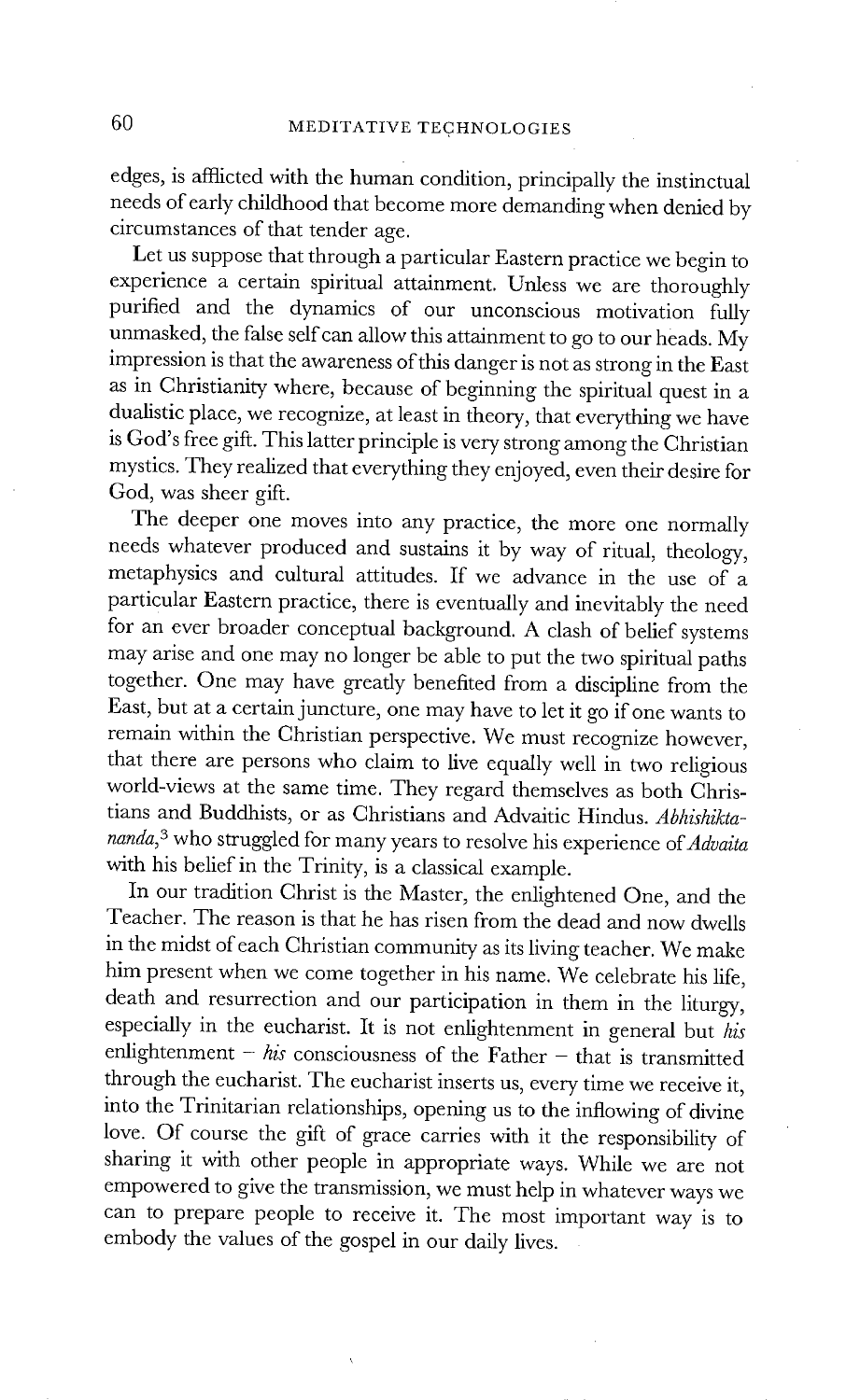The sense of union with God, is of course, a highly personal experience, but it is not dualistic in the usual sense of the term, where one envisages oneself as 'here' and God as 'out there'. Rather, Christian transmission is an interpenetration of spirits. In the transforming union, according to the witness of the Christian mystics, this becomes a relationship that involves total self-surrender to God and forgetfulness of self, even of the new self that emerges out of the ruins of the false self in the night of spirit.

The specific spiritual energy of Christianity is the interaction that arises between God and the soul in love. There is no cause and effect relationship between personal effort and attainment, no technique which, if carried out correctly, leads to the desired goal. This is a different situation from the relationship of a master to a disciple who submits to a particular dicipline in order to develop the level of consciousness that the master has attained. There is no doubt that there may be a transmission of enlightened consciousness. The point is, what is the nature of the transmission and how it is perceived?

In the Christian scheme of things there is such a strong emphasis on dependence upon God for everything that the importance of personal effort to dispose oneself for the grace of contemplation is sometimes underestimated. In the East, on the other hand, there is such a strong emphasis on method that the recognition that enlightenment is not the result of one's own efforts seems to be almost overlooked.

The attainment of enlightenment in the Eastern traditions may indeed be the result of grace, but it is also possible that the false self may interfere with the action of grace. In actual fact, if the false self has not been thoroughly dismantled in the night of spirit (or its equivalent in the form of tragedy, physical handicap, or prolonged illness heroically endured), the false self is likely to co-opt the enlightenment experience, and the recipient may succumb to spiritual pride.

The authority by which Jesus, while on earth, transmitted his enlightenment  $-$  indeed his unity with the Father  $-$  was always exercised in the spirit of humble service. As soon as one senses domination by any master, it is time to grab one's hat and coat and depart as fast as possible. If a particular master gives in to self-exaltation (which can happen in partial states of enlightenment), then the master begins to dominate his disciples and can seriously damage the very people who originally experienced the greatest benefit from his teaching. When the adulation of disciples goes to the head of any teacher, including Christian teachers, he may exploit students in one way or another, at times in ways that by every moral standard are a violation of a sacred trust. This is especially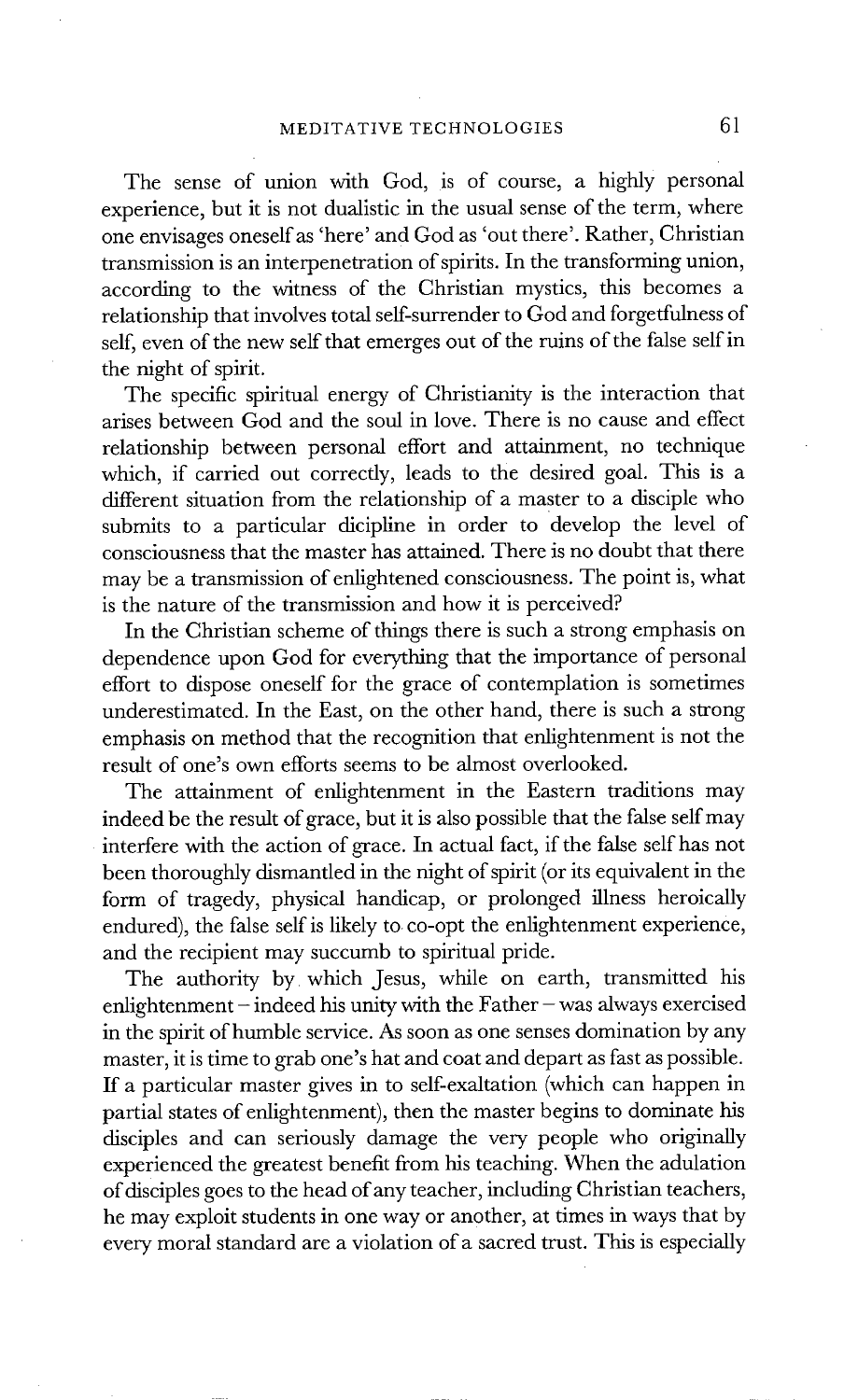the case in cult leaders of whatever kind. I know of no safety valve to forestall such tragedies except the night of the spirit, in which one is convinced by intimate experience that one is capable of every evil. One emerges convinced that whatever gifts one has are the sheer gift of God and must be exercised in complete submission to the divine inspiration.

St John of the Cross calls contemplation 'the science of love'. There is an erotic element in divine love. Not in the sense of genital energy as such, but in the broader sense of desire. Of course, desire has a selfish element, but the selfishness is gradually purified by the science of love which vigorously opposes those aspects of our desires, whether conscious or unconscious, that are selfish. That is why God takes offevery now and then and tests our spirits in different ways, chiefly by apparent absences, but also through external trials, so that we can see what he sees as obstacles to total self-surrender and divine union. We can then manifest divine love through acts that are done under the influence of the Spirit rather than our own self-centred, even if secret, motivation.

The world religions have a special obligation to contribute to the cause of world peace. In the past their confessional differences have led to violence, injustice and persecution. Each major religious tradition has developed teachings and practices designed to foster the full spiritual development of the human person. These common elements cry out to be recognized as God's gift to the whole human family and made available to the world community as powerful means of promoting understanding and peace among nations and races. More and more, the world religions will have to give the witness of mutual respect and understanding to the world community if political, ethnic and nationalistic divisions are to be overcome or at least held in check. While emphasizing our common values and uniting in social action, however, the world religions must at the same time accept their diversity and cherish the integrity of each other's traditional spiritual paths. Genuine dialogue on this level is the catalyst that would facilitate harmony and co-operation on all the other levels of ever-increasing global interaction.

#### **NOTES**

#### GLOSSARY OF TERMS

1. Apophatic (darksome) - resting in God beyond concepts and particular acts, except to maintain a general loving attentiveness to the divine presence; the exercise of pure faith.

*t Origins* 19 (30) (28 December 1989), pp 492-8.

<sup>2</sup> E.g. Beatrice of Nazareth, Mechthild of Magdeburg and Hadewijch of Brabant.

<sup>&</sup>lt;sup>3</sup> James Stuart, *Swami Abhishiktananda: his life told through his letters* (Delhi: ISPCK, 1989).